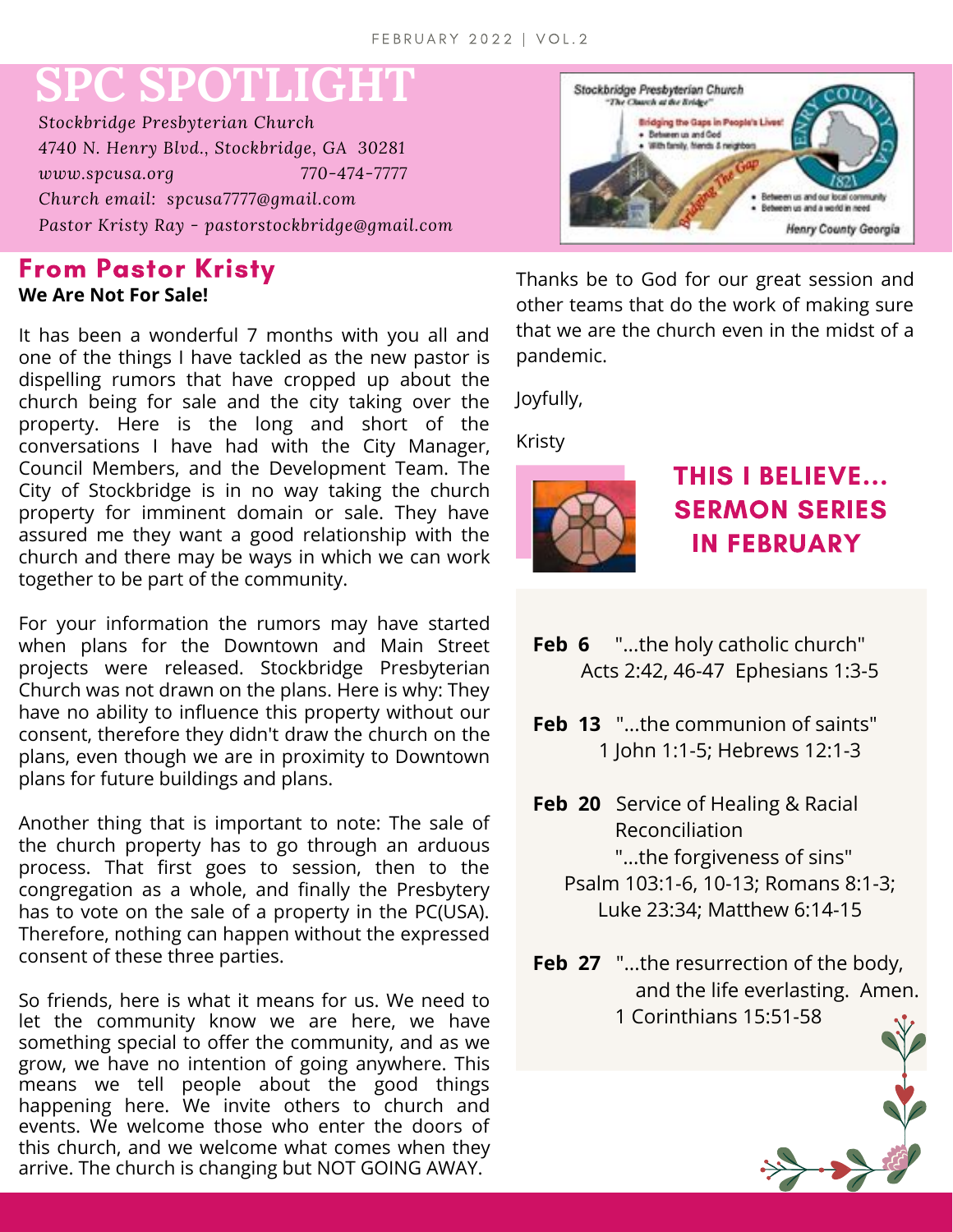## WORD FROM WARD

These suggestions were sent to me by a fellow high school pal. It works for choir and everything else:

- Compliment three people every day 14. Learn to show cheerfulness, even 1.
- Watch a sunrise at least once a year. when you don't feel like it. 2.
- 3. Be the first to say, "Hello"
- 4. Live beneath your means.
- 5.Treat everyone like you want to be treated. 16. Leave everything better than you
- 6. Never give up on anybody. Miracles happen. The mond it.
- 7. Forget the Joneses.
- 8. Never deprive someone of hope. It may be all he has. losers don't want to do.
- Pray not for things, but for wisdom & courage. 18. When you arrive at your job in the 9.
- 10. Be tough-minded but tenderhearted. The morning of the first thing you say
- 11. Be kinder than necessary. The same state of the brighten everyone's day.
- 12. Don't forget, a person's greatest emotional need 19. Don't rain on other people's parades. is to feel appreciated. 20. Never waste an opportunity to tell
- 





The Let's Talk group meeting dates are Thursdays, February 3 & 17 at 7:30 pm via [zoom](https://zoom.us/j/94536239897?pwd=dm55aWllbUlkL0RnRzRhR0NBeUp1QT09#success). To join the discussion, please contact Pastor Kristy.



- 15. Remember that overnight success usually takes about 15 years.
- 
- 17. Remember that winners do what
- 
- 
- 13. Keep your promises. The same of the someone you love them.





**Sara Moseley** c/o Leslie Desimone 138 Virginia Ave, Athens, Ga 30601



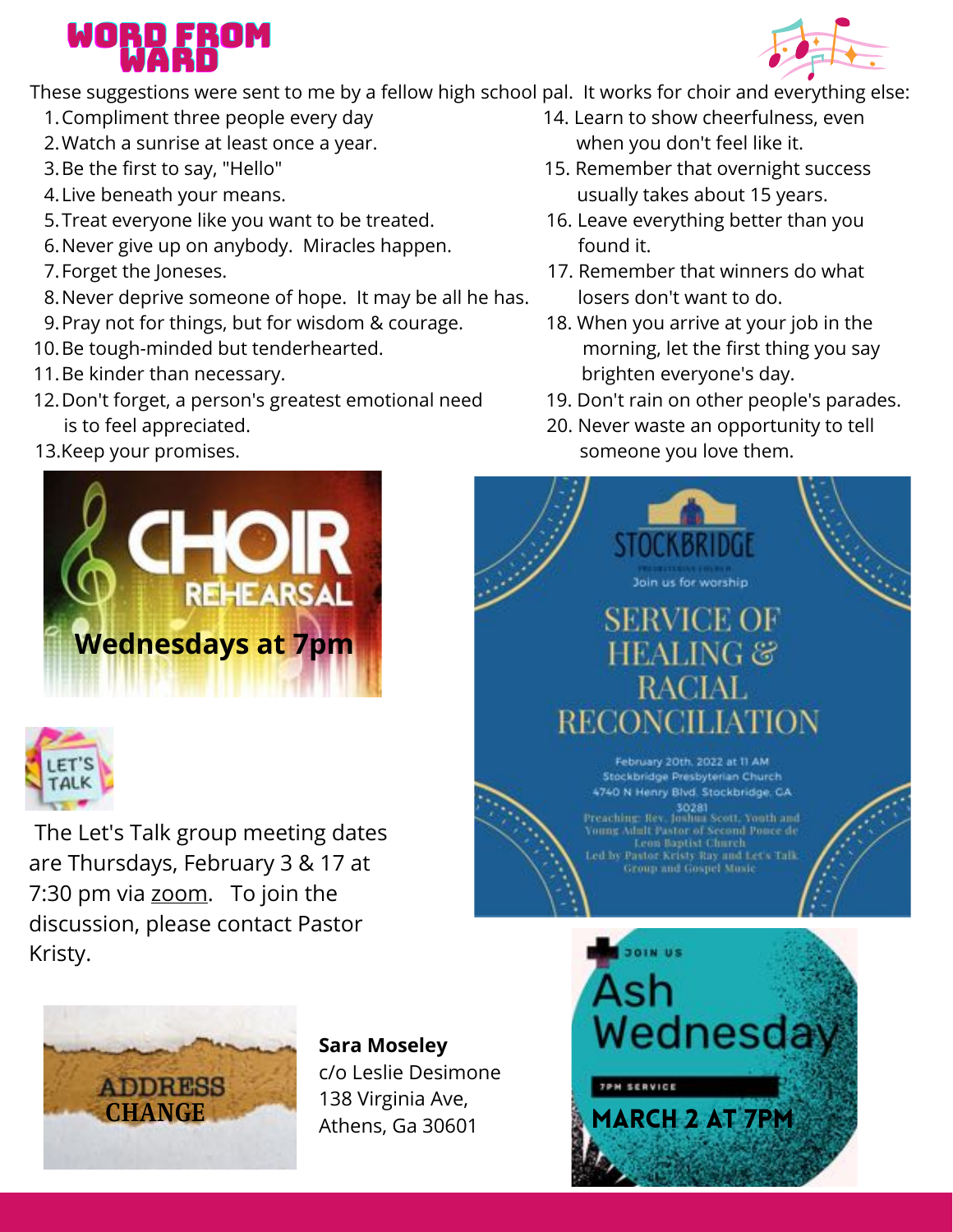#### **Discipleship**

**Through the Bible** with Jeffrey Cochran at 9:15 am. This class meets upstairs in the room at the end of the hall.



**Witness** 

**The Wired World** with Aaron Roberts 9:15 - 10:15 am - upstairs in the [Education](https://us06web.zoom.us/j/95920871825?pwd=UERxYUY5TGxKcEQrcnphcnF2US9xdz09#success) Wing or on *Zoom Link*, for those who can't attend in person.



Youth Confirmation classes will be on Sundays, March 6 - April 10 in the Fellowship Hall, following the Worship Service.

Sign-up sheet to help feed our youth is in the Narthex.



Thursday Mornings at 10am in the Conference Room. We are beginning a new study - Widows to Warriors: Women of the Old Testament The perfect time to join the group. We would love to see you there.



As we are getting through each day and faciliaties are open. Prayerfully consider how we are a church can support those who are in Nursing Homes. We are hopeful that God is guiding us to care for the lonely, the lost, and the last of these.



Needs: Pop-top soup **Crackers** Soft Granola Bars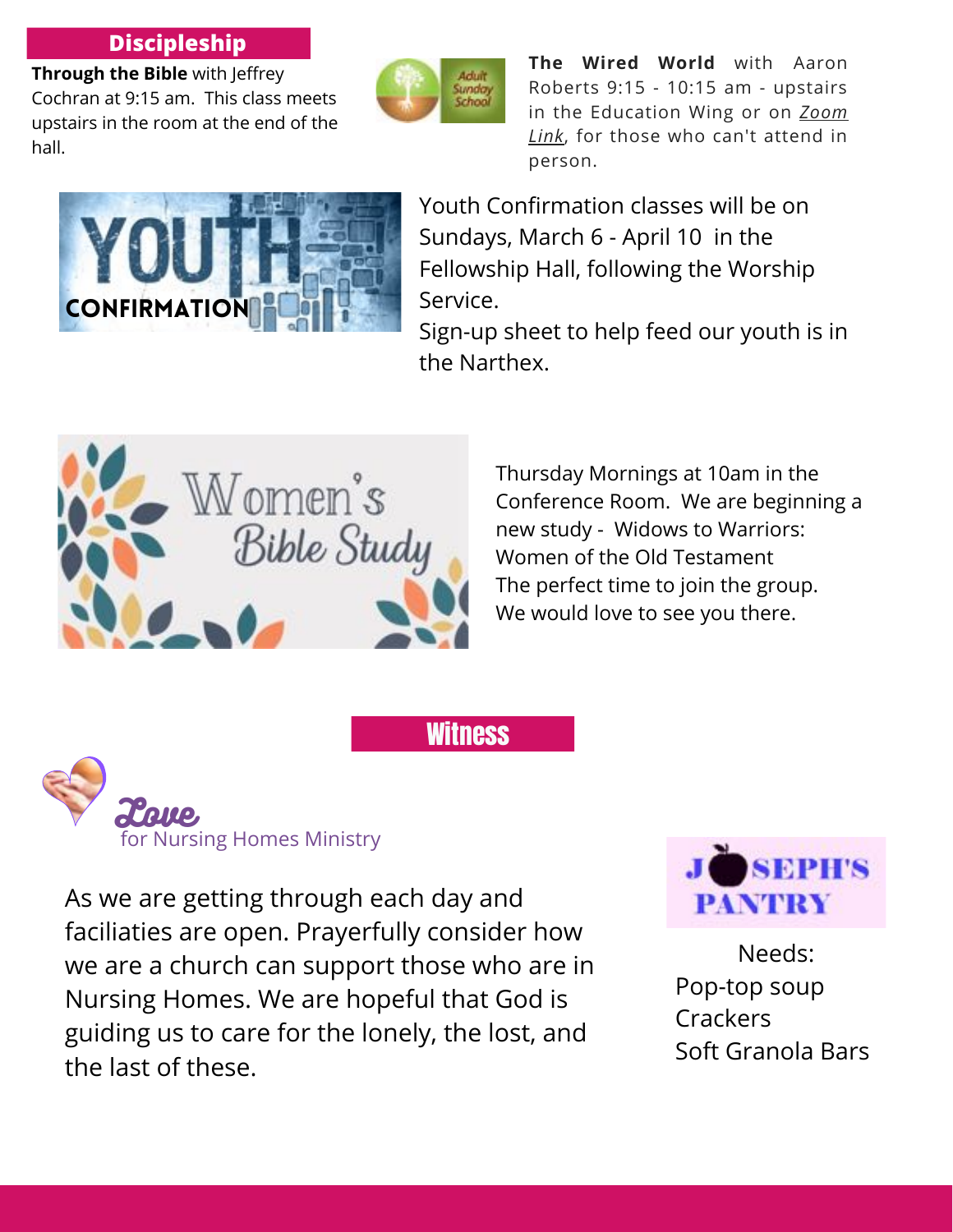

- Winter hats/toboggans,
- Gloves
- Sweatshirt/hoodies



We meet every Wednesday (when Henry Co. schools are in session) at 5pm in the Fellowship Hall to pack food and write notes of encouragement for our 3 partner schools. Come and join us!





# **Session Minutes**

### **Stated Meeting - December 12, 2021 Clerk's Report:**

#### **Communications:**

No communications were received in November 2021. The Consent Agenda was reviewed.

#### **Committee Reports:**

#### **Resources Committee:**

November 2021 financial statements was reviewed.

**Witness Committee:** No issues or recommendations.

**Discipleship Committee:** No issues or recommendations.

#### **Pastor's Report:**

Kristy updated the Session on the health of Rev. Susan Bennet, Sara Mosley and Carol Abbott.

#### **Old Business:**

Stephanie briefed the Session on the state of covid in District 4, which cases are on the rise. Arlene Lathrop volunteered to join the task force.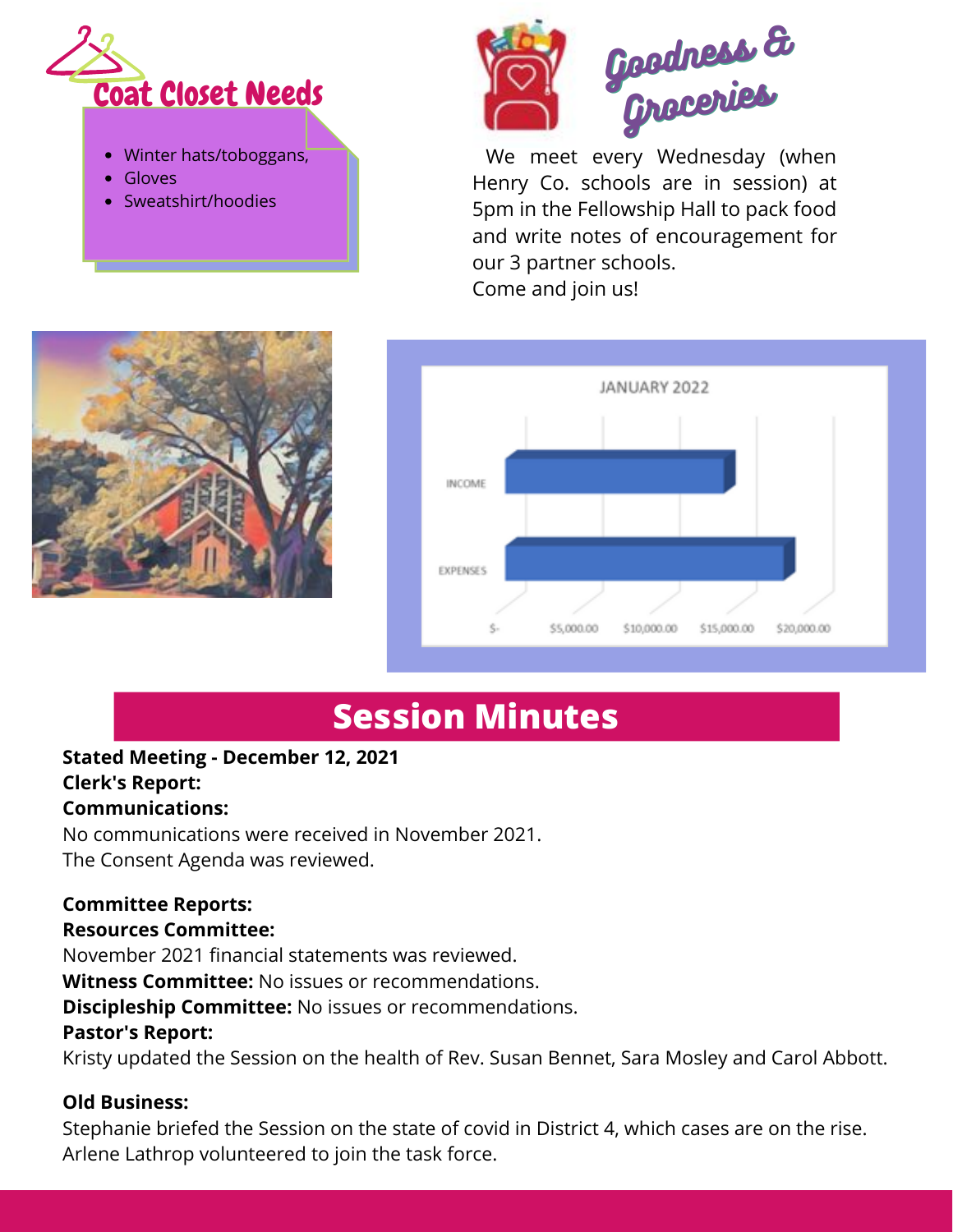(Session Minutes con't)

#### **New Business:**

Kristy led a discussion concerning serving communion at the Christmas Eve worship service recommending to not do communion. The Session decided to have communion.

A discussion was conducted on what type of elements will be used at the January 2022 communion. The Session decided to continue using communion packets January-March 2022. The Session will revisit this subject in February.

The Session approved Jim Beisner, as Clerk of Session and Gene Ingram as Assistant Clerk of Session for 2022.

The Session approved Kim Seal as Treasurer/Chief Financial Officer (CFO) for 2022.

The Session appointed Paul Szeto and Aaron Roberts to conduct an audit of the church financial records.

The Session appointed Terry Holmes and Arlene Lathrop to review the membership rolls. Aaron volunteered to be Head Elder for January 2022.

There being no further business to conduct, Rev. Ray closed the meeting with prayer.

#### **Congregation Meeting - December 5, 2021**

Rev. Kristy Ray called the meeting to order at 12:00 PM. She opened the meeting with prayer and declared a quorum of 10% of members present.

The first order of business was to elect Elders to the Class of 2022 and 2024. Rev. Ray, introduced the committee members as follows: Arlene Lathrop, Jacob Ingram, Peggy Chase, Sydney Holloway and John Dunn. Rev. Ray related to the congregation that the committee not only prayerfully considered the suggestions presented by the congregation but also closely reviewed the church rolls seeking individuals who felt called to service as an Elder utilizing their time and talents. The following slate for 2022 and 2024 was presented: Aaron Roberts for 2022 and Kim Seal and Terry Holmes for 2024.Kristy asked if there were any nominations from the congregation. A motion was made and seconded to close the nominations. The above slate of candidates was elected unanimously.

The second order of business was to approve the 2022 call for Rev. Ray. There was no change to her call that was approved on May 23, 2021. The members present unanimously approved the terms of call

#### **TERMS OF CALL**

Salary \$30,640 Housing/SECA Tax Allowance \$22,000/\$ 4,360 Effective Salary \$57,000 Benefits Plan: Pension, Medical, Dental \$21,090 Continuing Education \$ 1,000 Annual Professional Expenses \$4,100 Moving Expenses \$ 4,000

Total Expense \$87,190

The third order of business was to present the 2022 Church Budget which was approved by the Session at a stated meeting on October 10, 2021. Jim Beisner, Clerk of Session, stated the Resource Committee decided to not prepare a missional budget for 2022. Jim presented an overview of the changes to the operation budget for 2022.

The purposes for which this meeting was called having been accomplished, Rev. Ray closed the meeting with prayer.